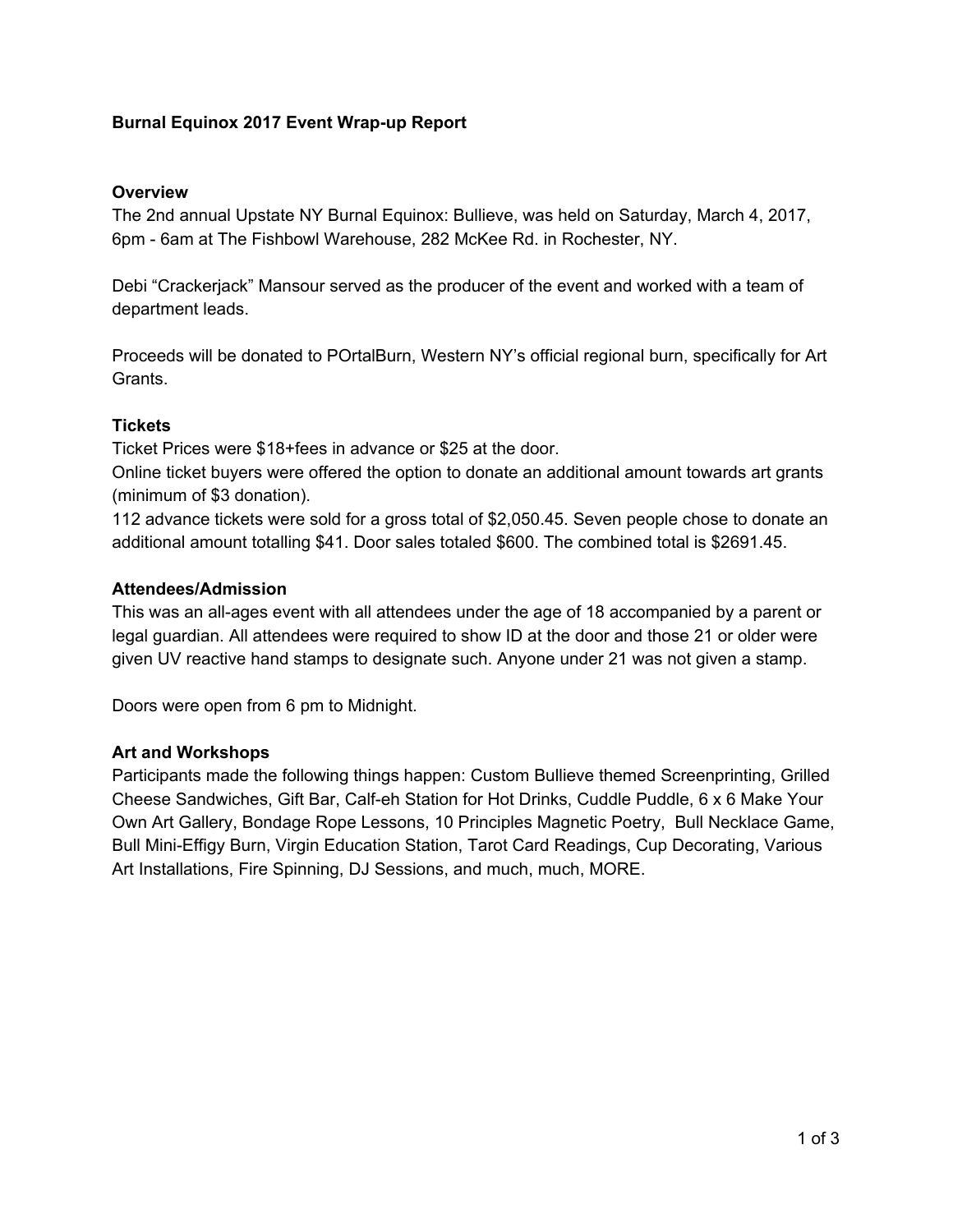# **Volunteerism**

The following persons volunteered as Lead Organizers:

|                      |               | Head of department is also responsible          |  |  |
|----------------------|---------------|-------------------------------------------------|--|--|
| <b>DEPARTMENT</b>    | <b>WHO</b>    | for recruiting volunteers                       |  |  |
|                      |               | Set up ticket purchase, secure                  |  |  |
|                      |               | location/permits/insurance, facilitate official |  |  |
| Logistics            | Debi          | BM status, overall event production             |  |  |
|                      |               | Map out parking plan and recruit volunteers     |  |  |
| Parking              | Debi          | to help park                                    |  |  |
|                      |               | Set up a cuddle puddle area with lots of        |  |  |
| <b>Cuddle Puddle</b> | Leja          | pillows and nice fabrics, etc.                  |  |  |
|                      |               | Recruit/coordinate artists to bring their work  |  |  |
| Art                  | Storm/Angela  | to the event, placement, onsite liaison         |  |  |
|                      |               | Develop door plan, Check tickets/ID/Sign        |  |  |
| Door                 | Lucious       | waiver, hand out bracelets                      |  |  |
| Promo/Communicati    |               |                                                 |  |  |
| ons                  | Debi          | <b>FB/BM Site/Announce lists</b>                |  |  |
| Gift Bar             | Painter/Sheck | Bar bitch                                       |  |  |
|                      |               | Recruit/coordinate DJs and other                |  |  |
|                      |               | performances, secure equipment, assist with     |  |  |
| <b>Music</b>         | <b>Bird</b>   | setup/tear down                                 |  |  |
|                      |               | Write safety plan, set perimeter, implement     |  |  |
| Fire                 | Mike U        | plan                                            |  |  |
|                      |               | To get people to the right area for parking,    |  |  |
| Signage              | Debi          | and then from parking to the door               |  |  |
| Greeting & Virgin    |               | Develop plan for fostering Burner Education     |  |  |
| Education            | Dusty         | and Greeting                                    |  |  |

### **Items of Note**

The purpose of this event was to celebrate the Equinox and foster relationships within our regional Burner community, as well as raise money for Art Grants at our regional burn. We were thrilled that many participants traveled from as far as 3-4 hours away to attend.

To minimize costs and waste, the Producer made the decision that Burnal Equinox would not buy anything that would need to be stored, such as DPW items. We also did not give any art grants. This allowed us to put on a killer event on a shoestring budget with a healthy chunk of change raised for art grants at our bigger summer-time event. It also encouraged attendees and artists to embrace 'recycle/reuse' practices in every aspect of planning.

The weather was not cooperative and the temperature was down in the lower teens. This dissuaded many who had hoped to spin fire although a few brave souls went ahead.